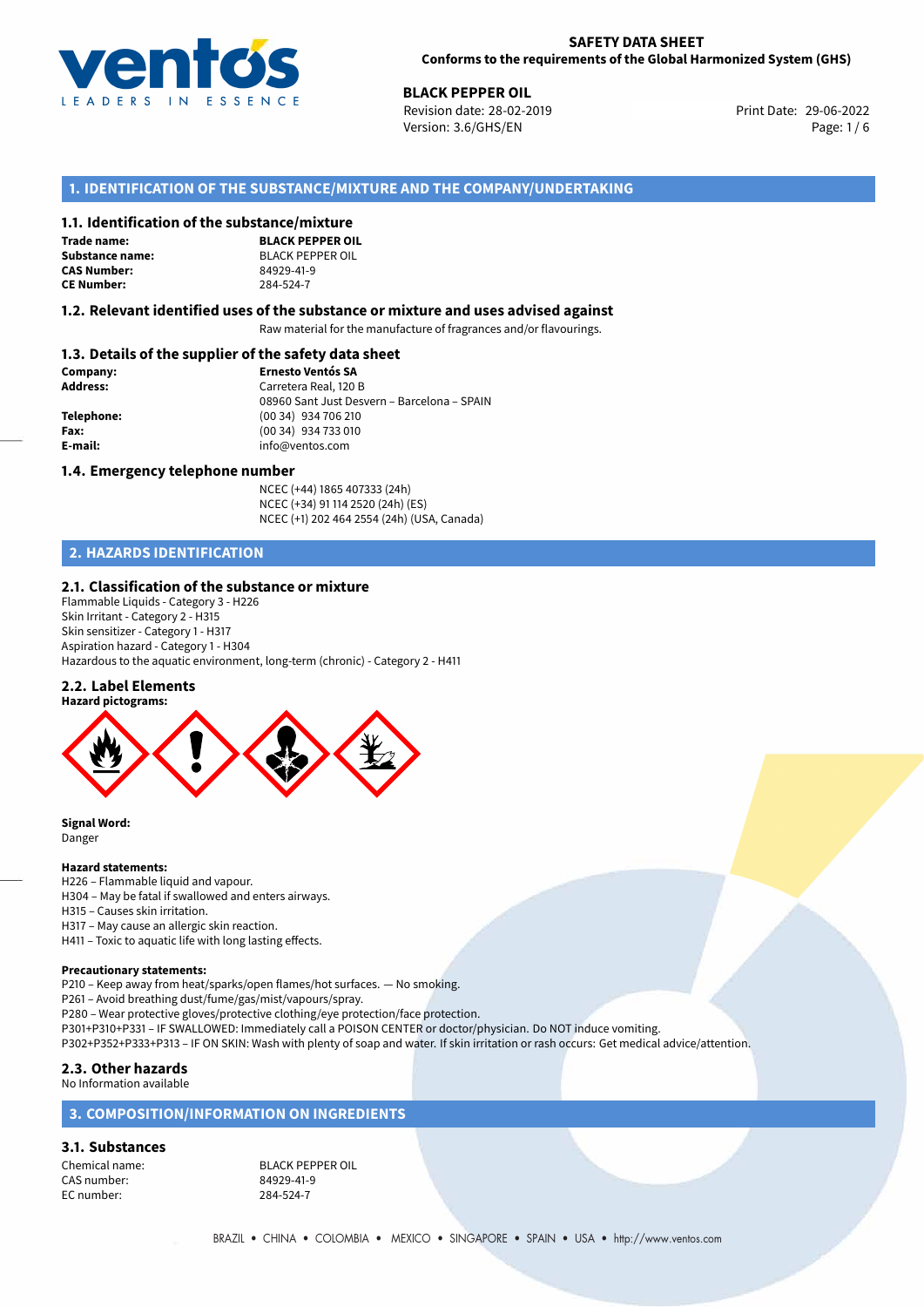

## **SAFETY DATA SHEET Conforms to the requirements of the Global Harmonized System (GHS)**

**BLACK PEPPER OIL**<br>
Revision date: 28-02-2019 **Print Date: 29-06-2022** Version: 3.6/GHS/EN Page: 2 / 6

#### **Hazardous constituents:**

| <b>Chemical Name</b> | % (w/w)        | <b>CAS No</b><br><b>EC No</b> | <b>Classification according to GHS</b>                                                                                                                                                                                                                                                                                                                                    |  |
|----------------------|----------------|-------------------------------|---------------------------------------------------------------------------------------------------------------------------------------------------------------------------------------------------------------------------------------------------------------------------------------------------------------------------------------------------------------------------|--|
| BETA-CARYOPHYLLENE   | $>$ 25; $<$ 50 | $87 - 44 - 5$<br>201-746-1    | Skin sensitizer - Category 1B - H317<br>Aspiration hazard - Category 1 - H304<br>Hazardous to the aquatic environment, long-term (chronic) - Category 4 - H413                                                                                                                                                                                                            |  |
| <b>LIMONENE</b>      | $>10$ ; $<$ 25 | 138-86-3<br>205-341-0         | Flammable Liquids - Category 3 - H226<br>Skin Irritant - Category 2 - H315<br>Skin sensitizer - Category 1B - H317<br>Aspiration hazard - Category 1 - H304<br>Hazardous to the aquatic environment, short-term (acute) - Category 1 - H400<br>Hazardous to the aquatic environment, long-term (chronic) - Category 1 - H410                                              |  |
| <b>BETA-PINENE</b>   | $>1$ ; <10     | 127-91-3<br>204-872-5         | Flammable Liquids - Category 3 - H226<br>Skin Irritant - Category 2 - H315<br>Skin sensitizer - Category 1B - H317<br>Aspiration hazard - Category 1 - H304<br>Hazardous to the aquatic environment, short-term (acute) - Category 1 - H400<br>Hazardous to the aquatic environment, long-term (chronic) - Category 1 - H410                                              |  |
| ALPHA-PINENE         | $>1$ ; <10     | $80 - 56 - 8$<br>201-291-9    | Flammable Liquids - Category 3 - H226<br>Acute Toxicity - Category 4 (oral) - H302<br>Skin Irritant - Category 2 - H315<br>Skin sensitizer - Category 1B - H317<br>Aspiration hazard - Category 1 - H304<br>Hazardous to the aquatic environment, short-term (acute) - Category 1 - H400<br>Hazardous to the aquatic environment, long-term (chronic) - Category 1 - H410 |  |
| DELTA-3-CARENE       | $\geq$ 1; <10  | 13466-78-9<br>236-719-3       | Flammable Liquids - Category 3 - H226<br>Acute Toxicity - Category 5 (oral) - H303<br>Skin Irritant - Category 2 - H315<br>Skin sensitizer - Category 1 - H317<br>Aspiration hazard - Category 1 - H304<br>Hazardous to the aquatic environment, short-term (acute) - Category 1 - H400<br>Hazardous to the aquatic environment, long-term (chronic) - Category 1 - H410  |  |
| <b>MYRCENE</b>       | $>1$ ; <10     | 123-35-3<br>204-622-5         | Flammable Liquids - Category 3 - H226<br>Skin Irritant - Category 2 - H315<br>Eye Irritant - Category 2A - H319<br>Aspiration hazard - Category 1 - H304<br>Hazardous to the aquatic environment, short-term (acute) - Category 1 - H400<br>Hazardous to the aquatic environment, long-term (chronic) - Category 2 - H411                                                 |  |
| ALPHA-BISABOLENE     | $>1$ ; <10     | 17627-44-0<br>241-610-9       | Skin Irritant - Category 2 - H315<br>Skin sensitizer - Category 1B - H317<br>Aspiration hazard - Category 1 - H304                                                                                                                                                                                                                                                        |  |

[See the full text of the hazard statements in section 16.](#page-5-0)

# **3.2. Mixtures**

Not applicable.

#### **4. FIRST-AID MEASURES**

# **4.1. Description of necessary first aid measures**

| Ingestion:    | Rinse mouth with water.                                                                                               |
|---------------|-----------------------------------------------------------------------------------------------------------------------|
|               | Obtain medical advice.                                                                                                |
|               | Keep at rest. Do not induce vomiting.                                                                                 |
| Eye contact:  | In case of contact with eyes, rinse immediately with plenty of water for at least 15 minutes and seek medical advice. |
| Inhalation:   | Remove person to fresh air and keep at rest.                                                                          |
|               | Seek immediate medical advice.                                                                                        |
| Skin contact: | Take off immediately all contaminated clothing.                                                                       |
|               | Thoroughly wash affected skin with soap and water.                                                                    |
|               | Seek medical attention if symptoms persist.                                                                           |

## **4.2. Most important symptoms and effects, both acute and delayed** No information available.

# **4.3. Indication of any immediate medical attention and special treatment needed**

No information available.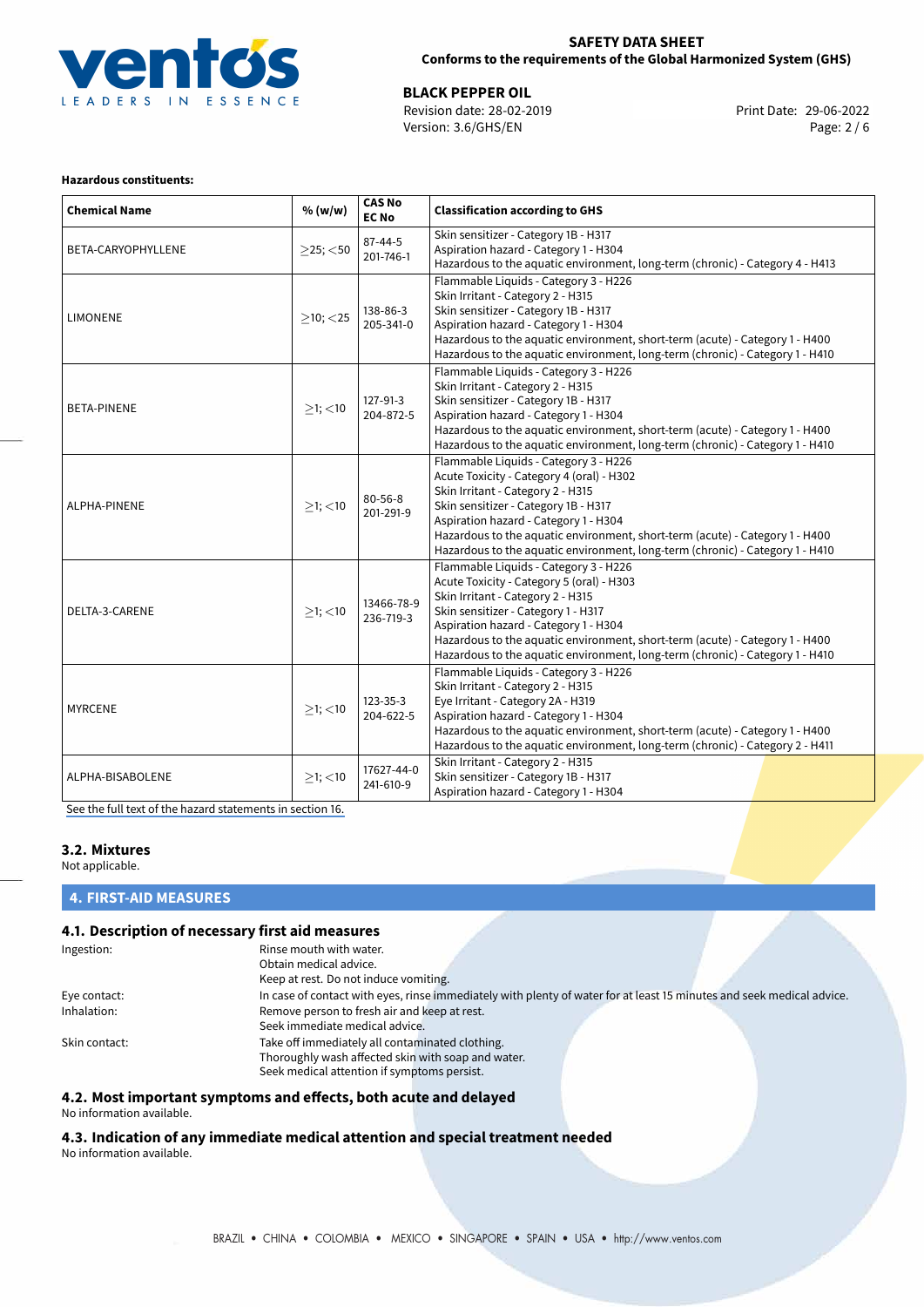

**BLACK PEPPER OIL**<br> **29-06-2022 Revision date: 28-02-2019** Revision date: 28-02-2019 Version: 3.6/GHS/EN Page: 3 / 6

# **5. FIRE-FIGHTING MEASURES**

# **5.1. Extinguishing Media**

Water spray, carbon dioxide, dry chemical powder or appropriate foam. For safety reasons do not use full water jet.

#### **5.2. Special hazards arising from the substance or mixture**

Known or Anticipated Hazardous Products of Combustion: Emits toxic fumes under fire conditions.

#### **5.3. Advice for firefighters**

High temperatures can lead to high pressures inside closed containers. Avoid inhalation of vapors that are created. Use appropriate respiratory protection. Do not allow spillage of fire to be poured into drains or watercourses. Wear self-contained breathing apparatus and protective clothing.

# **6. ACCIDENTAL RELEASE MEASURES**

#### **6.1. Personal precautions, protective equipment and emergency procedures**

Evacuate surronding areas. Ensure adequate ventilation. Keep unnecessary and unprotected personnel from entering. Do not breathe vapor/spray. Avoid contact with skin and eyes. Information regarding personal protective measures: see section 8.

#### **6.2. Environmental precautions**

To avoid possible contamination of the environment, do not discharge into any drains, surface waters or groundwaters.

## **6.3. Methods and materials for containment and cleaning up**

Cover with an inert, inorganic, non-combustible absorbent material (e.g. dry-lime, sand, soda ash). Place in covered containers using non-sparking tools and transport outdoors. Avoid open flames or sources of ignition (e.g. pilot lights on gas hot water heater). Ventilate area and wash spill site after material pickup is complete.

## **6.4. Reference to other sections**

Information regarding exposure controls, personal protection and disposal considerations can be found in sections 8 and 13.

## **7. HANDLING AND STORAGE**

## **7.1. Precautions for safe handling**

Do not store or handle this material near food or drinking water. Do not smoke. Avoid contact with the eyes, skin and clothing. Wear protective clothing and use glasses. Observe the rules of safety and hygiene at work. Keep in the original container or an alternative made from a compatible material.

## **7.2. Conditions for safe storage, including any incompatibilities**

Store in tightly closed and preferably full containers in a cool, dry and ventilated area, protected from light. Keep away from sources of ignition (e.g. hot surfaces, sparks, flame and static discharges). Keep away from incompatible materials (see section 10).

## **7.3. Specific end use(s)**

No information available.

# **8. EXPOSURE CONTROLS AND PERSONAL PROTECTION**

## **8.1. Control parameters**

Components with occupational exposure limits: None known.

## **8.2. Exposure controls**

Measures should be taken to prevent materials from being splashed into the body. Provide adequate ventilation, according to the conditions of use. Use a mechanical exhaust if required.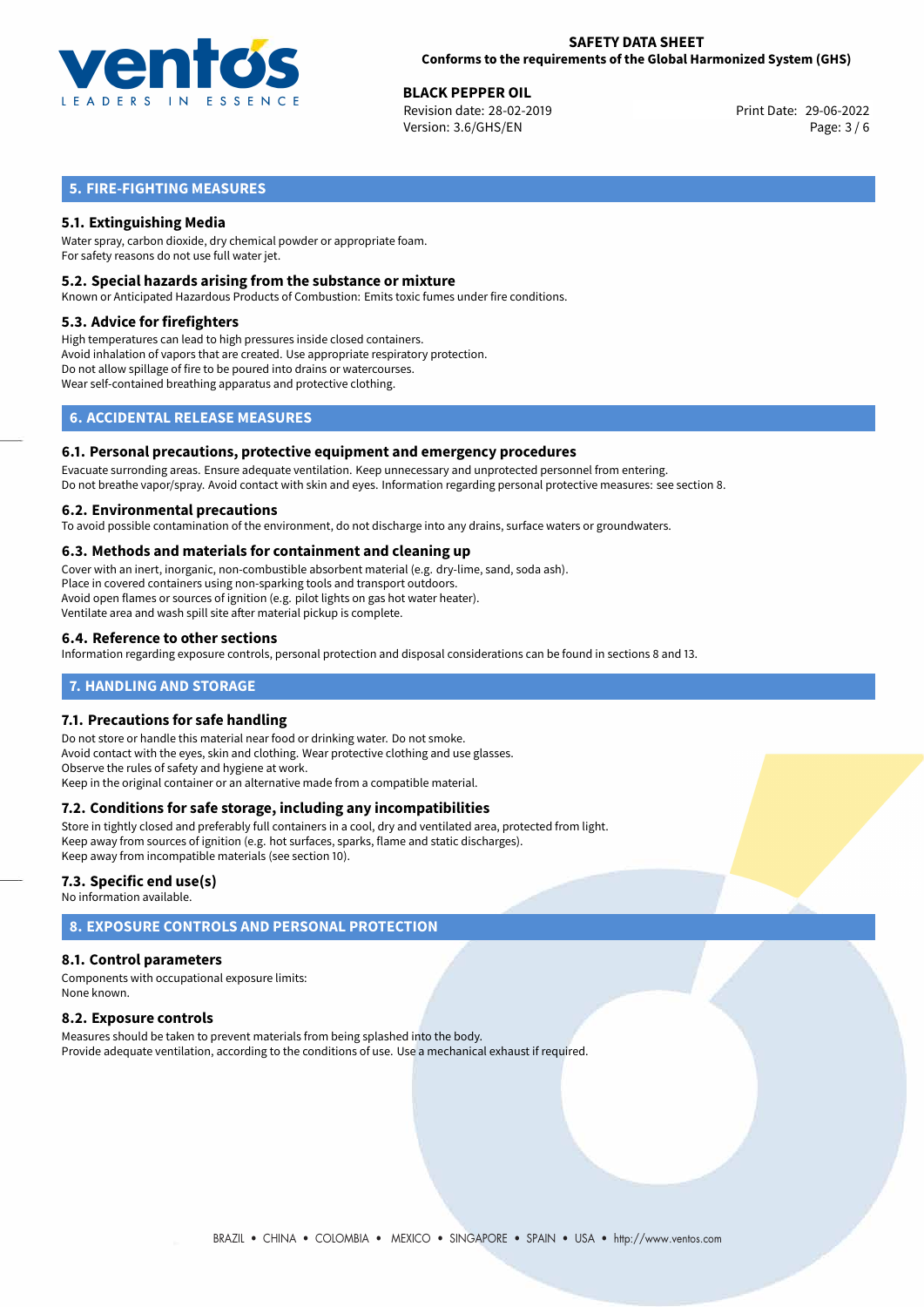

## **SAFETY DATA SHEET Conforms to the requirements of the Global Harmonized System (GHS)**

**BLACK PEPPER OIL**<br>
Revision date: 28-02-2019<br> **Print Date: 29-06-2022** Revision date: 28-02-2019 Version: 3.6/GHS/EN Page: 4 / 6

## **8.3. Individual protection measures, such as personal protective equipment**

Eye/Face protection: Chemical safety goggles are recommended. Wash contaminated goggles before reuse. Chemical-resistant gloves are recommended. Wash contaminated gloves before reuse. Body protection: Personal protective equipment for the body should be selected based on the task being performed and the risks involved. Respiratory Protection: In case of insufficient ventilation, use suitable respiratory equipment. Environmental exposure controls: Emissions from ventilation or process equipment should be checked to ensure they comply with environmental protection legislation. In some cases, filters or engineering modifications to the process equipment will be necessary to reduce emissions to acceptable levels.

# **9. PHYSICAL AND CHEMICAL PROPERTIES**

#### **9.1. Information on basic physical and chemical properties**

| Appearance:                            | Liguid                    |
|----------------------------------------|---------------------------|
| Colour:                                | Conforms to standard      |
| Odour:                                 | Conforms to standard      |
| Odour theshold:                        | Not determined            |
| pH:                                    | Not determined            |
| Melting point/freezing point:          | Not determined            |
| Boling point/boiling range:            | >170                      |
| Flash point:                           | 46 °C                     |
| Evaporation rate:                      | Not determined            |
| Flammability:                          | Not determined            |
| Lower flammability/Explosive limit:    | Not determined            |
| Upper flammability/Explosive limit:    | Not determined            |
| Vapour pressure:                       | Not determined            |
| Vapour Density:                        | Not determined            |
| Density:                               | $0,87-0,89$ g/mL (20°C)   |
| Relative density:                      | $0,87 - 0,89$ (20°C)      |
| Water solubility:                      | <b>INSOLUBLE IN WATER</b> |
| Solubility in other solvents:          | SOLUBLE IN ETHANOL        |
| Partition coefficient n-octanol/water: | Not determined            |
| Auto-ignition temperature:             | Not determined            |
| Decomposition temperature:             | Not determined            |
| Viscosity, dynamic:                    | Not determined            |
| Viscosity, kinematic:                  | Not determined            |
| Explosive properties:                  | Not determined            |
| Oxidising properties:                  | Not determined            |
|                                        |                           |

## **10. STABILITY AND REACTIVITY**

#### **10.1. Reactivity**

No hazardous reactions if stored and handled as prescribed/indicated.

## **10.2. Chemical stability**

The product is stable if stored and handled as prescribed/indicated.

#### **10.3. Possibility of hazardous reactions**

No hazardous reactions if stored and handled as prescribed/indicated.

#### **10.4. Conditions to Avoid**

Conditions to Avoid: Excessive heat, flame or other ignition sources.

#### **10.5. Incompatible materials**

Avoid contact with strong acids and bases and oxidizing agents.

#### **10.6. Hazardous decomposition products**

During combustion may form carbon monoxide and unidentified organic compounds.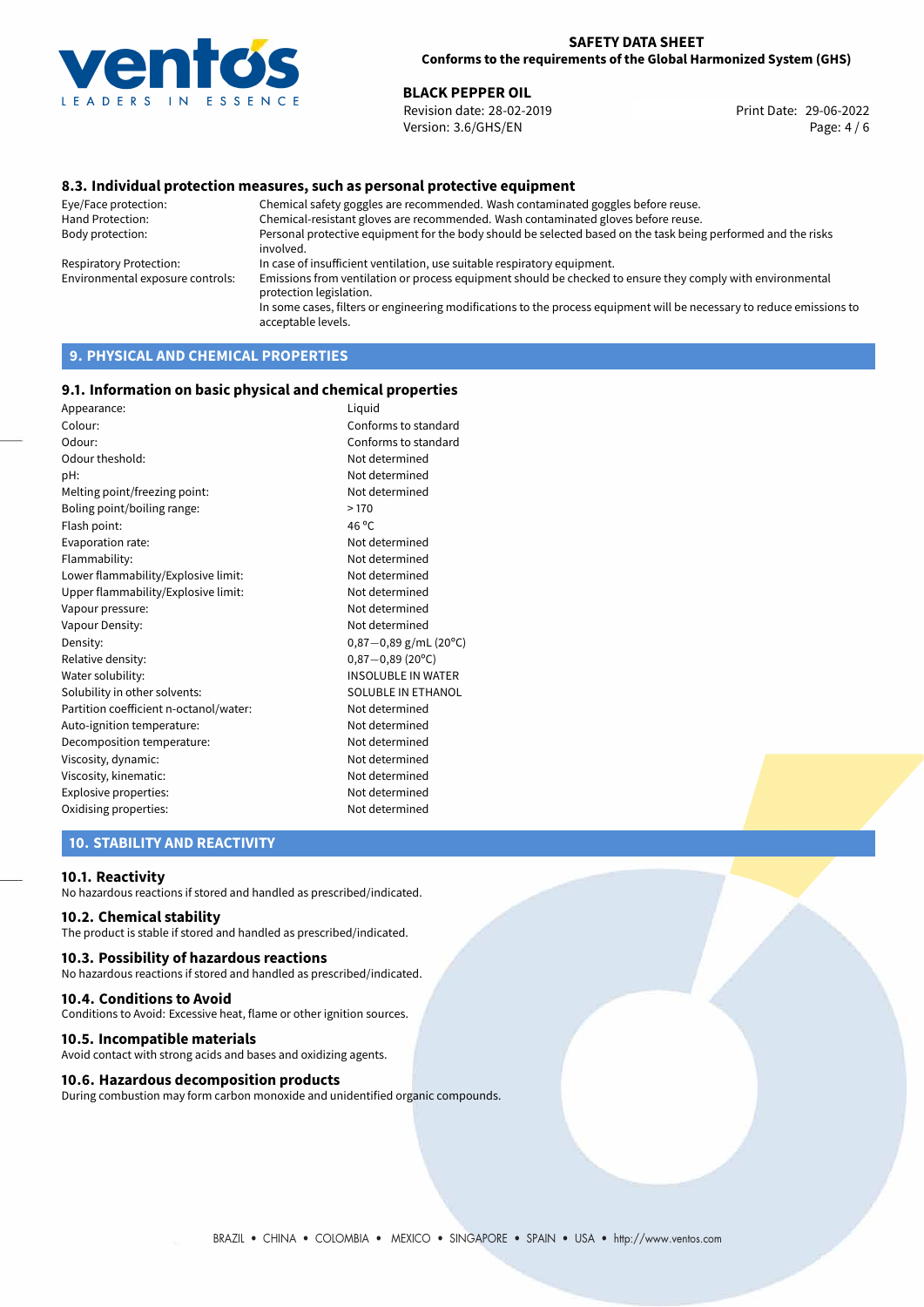

**BLACK PEPPER OIL**<br>
Revision date: 28-02-2019 **Print Date: 29-06-2022** Version: 3.6/GHS/EN Page: 5 / 6

# **11. TOXICOLOGICAL INFORMATION**

| <b>Acute toxicity</b>             | Based on the data available, the criteria for classification are not met.                                          |  |  |  |
|-----------------------------------|--------------------------------------------------------------------------------------------------------------------|--|--|--|
|                                   | Experimental/calculated data:                                                                                      |  |  |  |
|                                   | LD50(acute/oral): >5000 mg/kg. (Rat). (OECD 401).                                                                  |  |  |  |
| <b>Skin corrosion/irritation</b>  | Causes skin irritation.                                                                                            |  |  |  |
|                                   | Experimental/calculated data:                                                                                      |  |  |  |
|                                   | Skin irritation: Irritant.                                                                                         |  |  |  |
|                                   | The product has not been tested. The indication has been derived from the properties of its individual components. |  |  |  |
| Serious eye damage/irritation     | Based on the data available, the criteria for classification are not met.                                          |  |  |  |
|                                   | Experimental/calculated data:                                                                                      |  |  |  |
|                                   | Eye irritation : Non-irritant. (OECD 492).                                                                         |  |  |  |
| Respiratory or skin sensitisation | May cause an allergic skin reaction.                                                                               |  |  |  |
|                                   | Experimental/calculated data:                                                                                      |  |  |  |
|                                   | Skin sensitization: Sensitizing.                                                                                   |  |  |  |
|                                   | The product has not been tested. The indication has been derived from the properties of its individual components. |  |  |  |
| <b>Germ cell mutagenicity</b>     | Based on the data available, the criteria for classification are not met.                                          |  |  |  |
|                                   | Experimental/calculated data:                                                                                      |  |  |  |
|                                   | Ames: Negative. (OECD 471).                                                                                        |  |  |  |
| Carcinogenicity                   | Based on the data available, the criteria for classification are not met.                                          |  |  |  |
| <b>Reproductive toxicity</b>      | Based on the data available, the criteria for classification are not met.                                          |  |  |  |
| <b>STOT-single exposure</b>       | Based on the data available, the criteria for classification are not met.                                          |  |  |  |
| <b>STOT-repeated exposure</b>     | Based on the data available, the criteria for classification are not met.                                          |  |  |  |
| <b>Aspiration hazard</b>          | May be fatal if swallowed and enters airways.                                                                      |  |  |  |

# **12. ECOLOGICAL INFORMATION**

#### **12.1. Toxicity**

#### **Assessment:**

Toxic to aquatic life with long lasting effects.

## **Experimental/calculated data:**

- · Toxicity for aquatic invertebrates: EC50 (48h) : 7,9 mg/L. (QSAR).
- · Toxicity for algae: ErC50 (72h) : 9,6 mg/L. (QSAR).

#### **12.2. Degradability**

Biodegradation : Not readiliy biodegradable. (OECD 301F).

#### **12.3. Bioaccumulative potential**

log Kow : 5,3. (QSAR).

## **12.4. Soil mobility**

No information available.

# **12.5. Other adverse effects**

See also sections 6, 7, 13 and 15

Do not allow to get into waste water or waterways.

# **13. DISPOSAL CONSIDERATIONS**

## **13.1. Waste treatment methods**

Dispose of in accordance with national and local environmental regulations.

# **14. TRANSPORT INFORMATION**

|                                  | <b>ADR/RID/ADN</b>                | <b>IMDG</b>                | <b>IATA-ICAO</b>           |
|----------------------------------|-----------------------------------|----------------------------|----------------------------|
| 14.1. UN Number                  | <b>UN1169</b>                     | <b>UN1169</b>              | <b>UN1169</b>              |
| 14.2. UN Proper Shipping Name    | <b>EXTRACTS, AROMATIC, LIQUID</b> | EXTRACTS, AROMATIC, LIQUID | EXTRACTS, AROMATIC, LIQUID |
|                                  |                                   | (LIMONENE)                 |                            |
| 14.3. Transport Hazard Class(es) |                                   |                            |                            |
| 14.4. Packing Group              | Ш                                 | $\mathbf{III}$             | Ш                          |
| 14.5. Environmental hazards      | Yes                               | Yes                        | Yes                        |
| Additional information           |                                   |                            |                            |

## **14.6 Special precautions for user**

None known